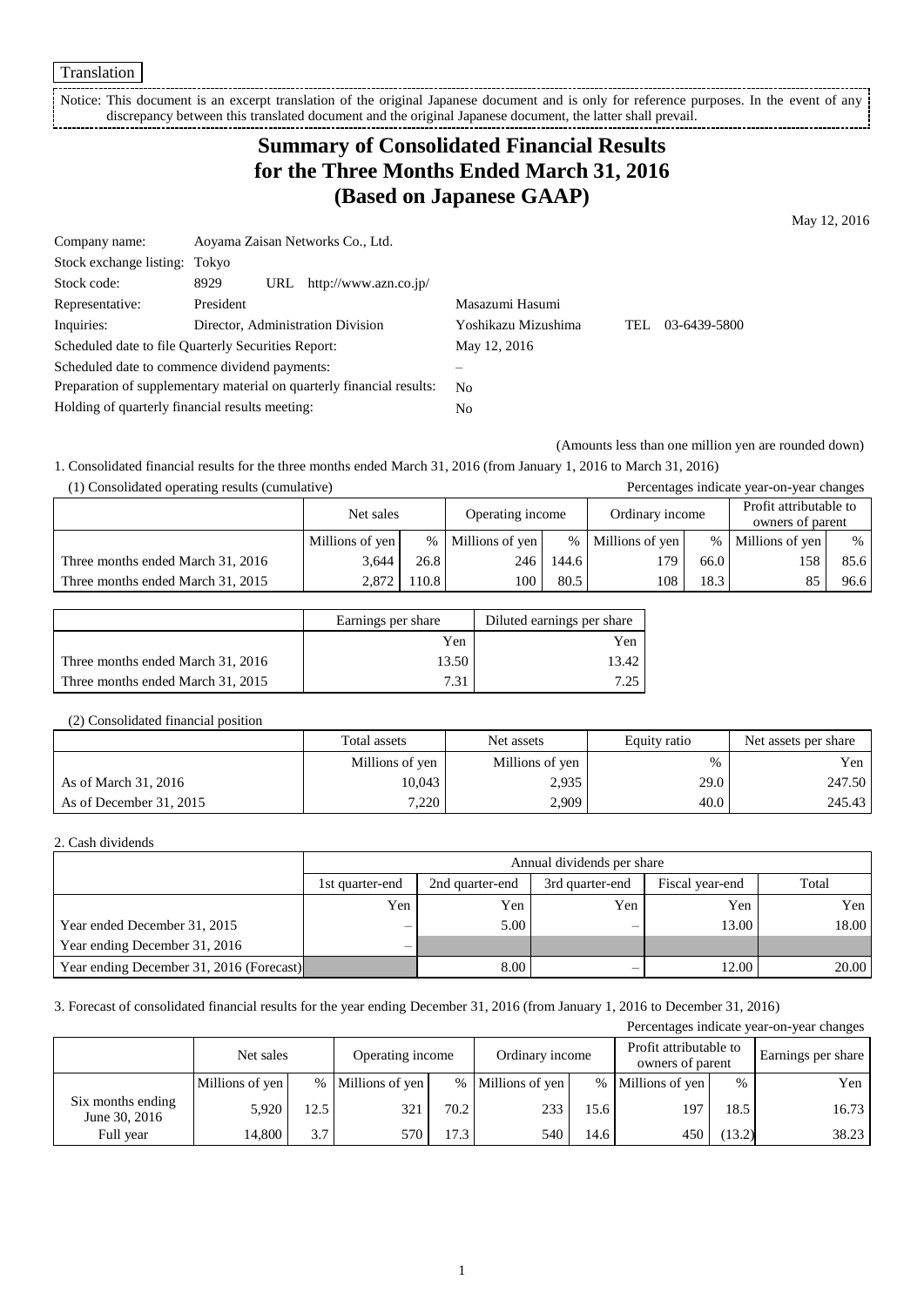| 4. Notes                                                                                                                                                                       |                   |                         |                |                   |
|--------------------------------------------------------------------------------------------------------------------------------------------------------------------------------|-------------------|-------------------------|----------------|-------------------|
| (1) Changes in significant subsidiaries during the three months ended March 31, 2016<br>(changes in specified subsidiaries resulting in the change in scope of consolidation): |                   |                         |                |                   |
| (2) Application of special accounting methods for preparing quarterly consolidated financial statements:                                                                       |                   |                         | N <sub>0</sub> |                   |
| (3) Changes in accounting policies, changes in accounting estimates, and restatement of prior period financial statements                                                      |                   |                         |                |                   |
| Changes in accounting policies due to revisions to accounting standards and other regulations:                                                                                 |                   |                         | Yes            |                   |
| Changes in accounting policies due to other reasons:                                                                                                                           |                   |                         |                |                   |
| Changes in accounting estimates:                                                                                                                                               |                   |                         | N <sub>0</sub> |                   |
| Restatement of prior period financial statements:                                                                                                                              |                   |                         | N <sub>0</sub> |                   |
| (4) Number of issued shares (common shares)                                                                                                                                    |                   |                         |                |                   |
| Total number of issued shares at the end of the period (including treasury shares)                                                                                             |                   |                         |                |                   |
| As of March 31, 2016                                                                                                                                                           | 11,776,400 shares | As of December 31, 2015 |                | 11,771,200 shares |
| Number of treasury shares at the end of the period                                                                                                                             |                   |                         |                |                   |
| As of March 31, 2016                                                                                                                                                           | - shares          | As of December 31, 2015 |                | $-$ shares        |
| Average number of shares during the period (cumulative from the beginning of the fiscal year)                                                                                  |                   |                         |                |                   |

| $\sim$<br>.600<br>201<br>201t<br>700<br>√nar∽<br>. March<br>endeo<br>ende<br>$\sim$<br>. March<br>. hre<br>share<br>moni<br>nontns<br>nı |
|------------------------------------------------------------------------------------------------------------------------------------------|
|------------------------------------------------------------------------------------------------------------------------------------------|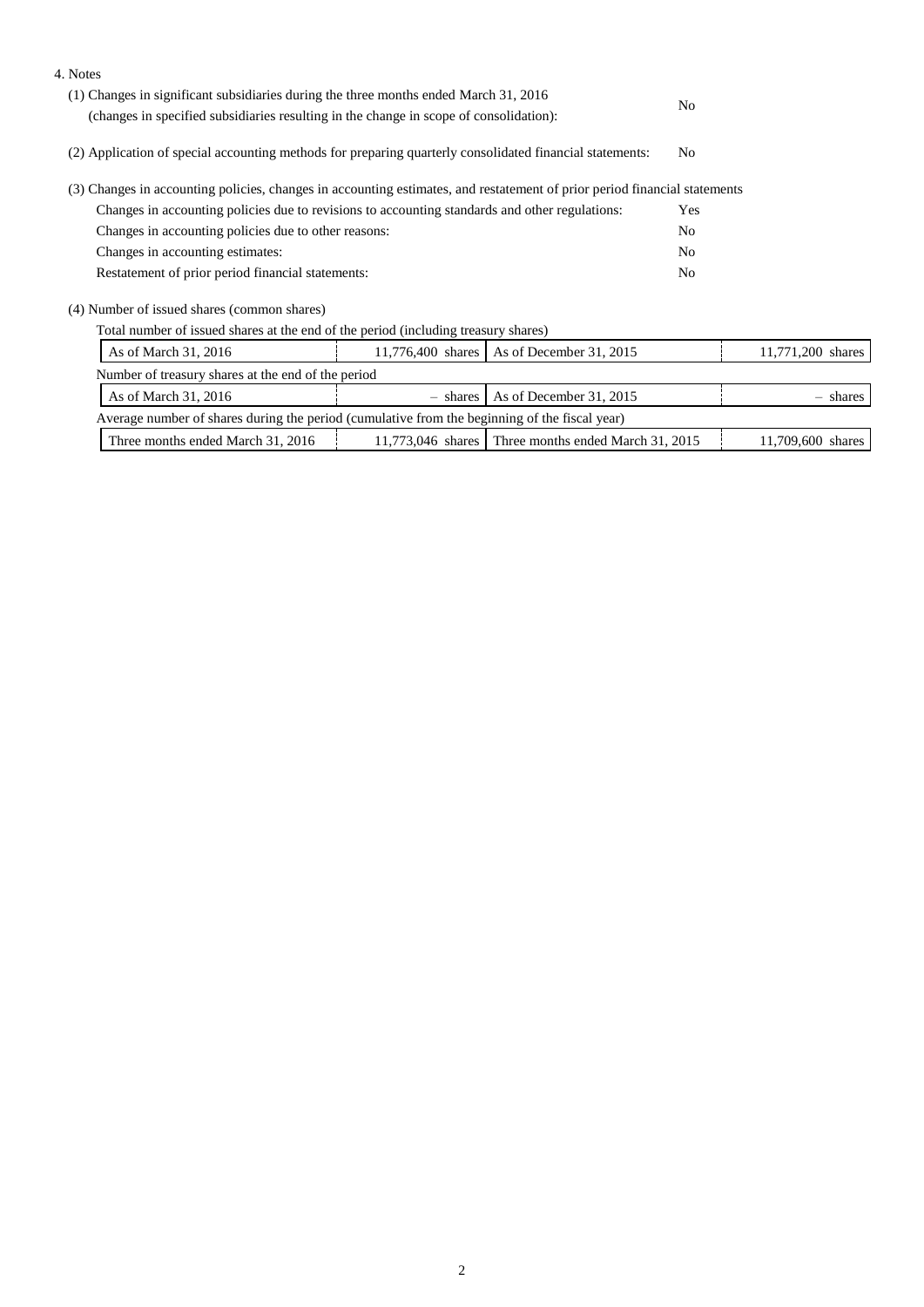# **Quarterly consolidated financial statements**

**Consolidated balance sheets**

|                                       |                         | (Thousands of yen)   |
|---------------------------------------|-------------------------|----------------------|
|                                       | As of December 31, 2015 | As of March 31, 2016 |
| Assets                                |                         |                      |
| Current assets                        |                         |                      |
| Cash and deposits                     | 4,093,019               | 2,979,371            |
| Accounts receivable - trade           | 231,826                 | 361,344              |
| Real estate for sale                  | 765,359                 | 3,963,860            |
| Other inventories                     | 11,540                  | 2,521                |
| Deferred tax assets                   | 120,913                 | 142,439              |
| Other                                 | 102,702                 | 130,669              |
| Allowance for doubtful accounts       | (26, 263)               | (42,047)             |
| Total current assets                  | 5,299,098               | 7,538,158            |
| Non-current assets                    |                         |                      |
| Property, plant and equipment         |                         |                      |
| Buildings and structures, net         | 88,475                  | 85,633               |
| Land                                  | 1,406                   | 1,406                |
| Other, net                            | 48,050                  | 45,274               |
| Total property, plant and equipment   | 137,931                 | 132,314              |
| Intangible assets                     |                         |                      |
| Goodwill                              | 223,029                 | 202,753              |
| Software                              | 96,647                  | 193,760              |
| Other                                 | 2,921                   | 2,390                |
| Total intangible assets               | 322,598                 | 398,905              |
| Investments and other assets          |                         |                      |
| Investment securities                 | 1,226,949               | 1,734,519            |
| Shares of subsidiaries and associates | 1                       | 3,000                |
| Other                                 | 233,866                 | 236,925              |
| Total investments and other assets    | 1,460,816               | 1,974,445            |
| Total non-current assets              | 1,921,346               | 2,505,664            |
| Total assets                          | 7,220,445               | 10,043,823           |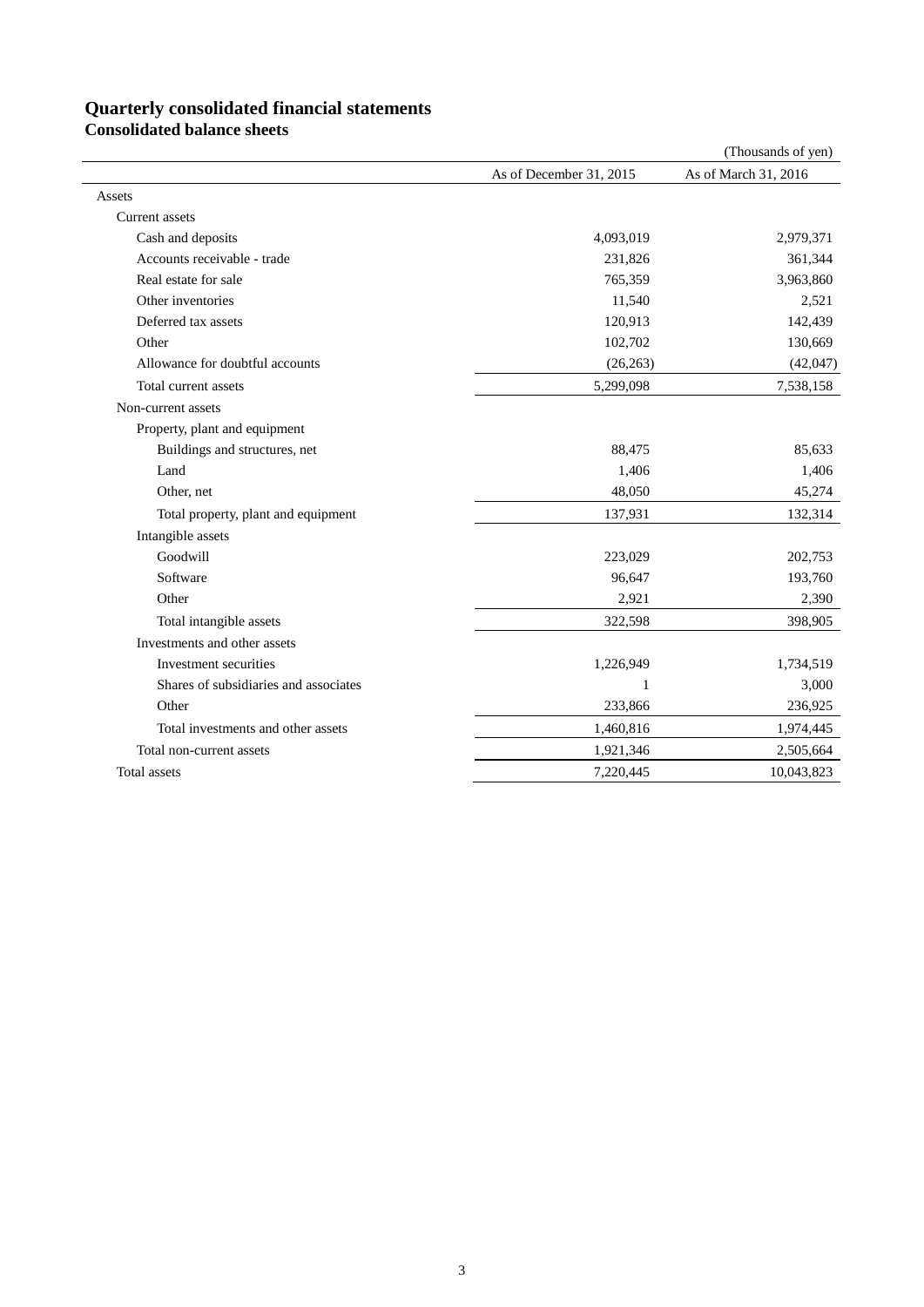|                                                       |                         | (Thousands of yen)   |
|-------------------------------------------------------|-------------------------|----------------------|
|                                                       | As of December 31, 2015 | As of March 31, 2016 |
| Liabilities                                           |                         |                      |
| <b>Current liabilities</b>                            |                         |                      |
| Accounts payable - trade                              | 67,372                  | 37,120               |
| Short-term loans payable                              | 780,175                 | 3,689,938            |
| Current portion of long-term loans payable            | 541,600                 | 476,400              |
| Current portion of bonds                              | 120,000                 | 160,000              |
| Income taxes payable                                  | 27,973                  | 10,786               |
| Provision for bonuses                                 |                         | 103,718              |
| Other provision                                       | 3,610                   | 230                  |
| Other                                                 | 913,041                 | 706,985              |
| Total current liabilities                             | 2,453,773               | 5,185,180            |
| Non-current liabilities                               |                         |                      |
| Bonds payable                                         | 300,000                 | 430,000              |
| Long-term loans payable                               | 469,600                 | 458,600              |
| Long-term lease and guarantee deposited               | 931,104                 | 879,000              |
| Long-term accounts payable - other                    | 50,330                  | 47,974               |
| Net defined benefit liability                         | 16,492                  | 17,179               |
| Deferred tax liabilities                              | 89,391                  | 90,430               |
| Total non-current liabilities                         | 1,856,918               | 1,923,183            |
| <b>Total liabilities</b>                              | 4,310,692               | 7,108,363            |
| Net assets                                            |                         |                      |
| Shareholders' equity                                  |                         |                      |
| Capital stock                                         | 1,044,800               | 1,045,980            |
| Capital surplus                                       | 750,879                 | 752,059              |
| Retained earnings                                     | 898,994                 | 905,426              |
| Total shareholders' equity                            | 2,694,674               | 2,703,466            |
| Accumulated other comprehensive income                |                         |                      |
| Valuation difference on available-for-sale securities | 194,435                 | 211,680              |
| Foreign currency translation adjustment               | (52)                    | (502)                |
| Total accumulated other comprehensive income          | 194,383                 | 211,177              |
| Subscription rights to shares                         | 20,696                  | 20,814               |
| Total net assets                                      | 2,909,753               | 2,935,459            |
| Total liabilities and net assets                      | 7,220,445               | 10,043,823           |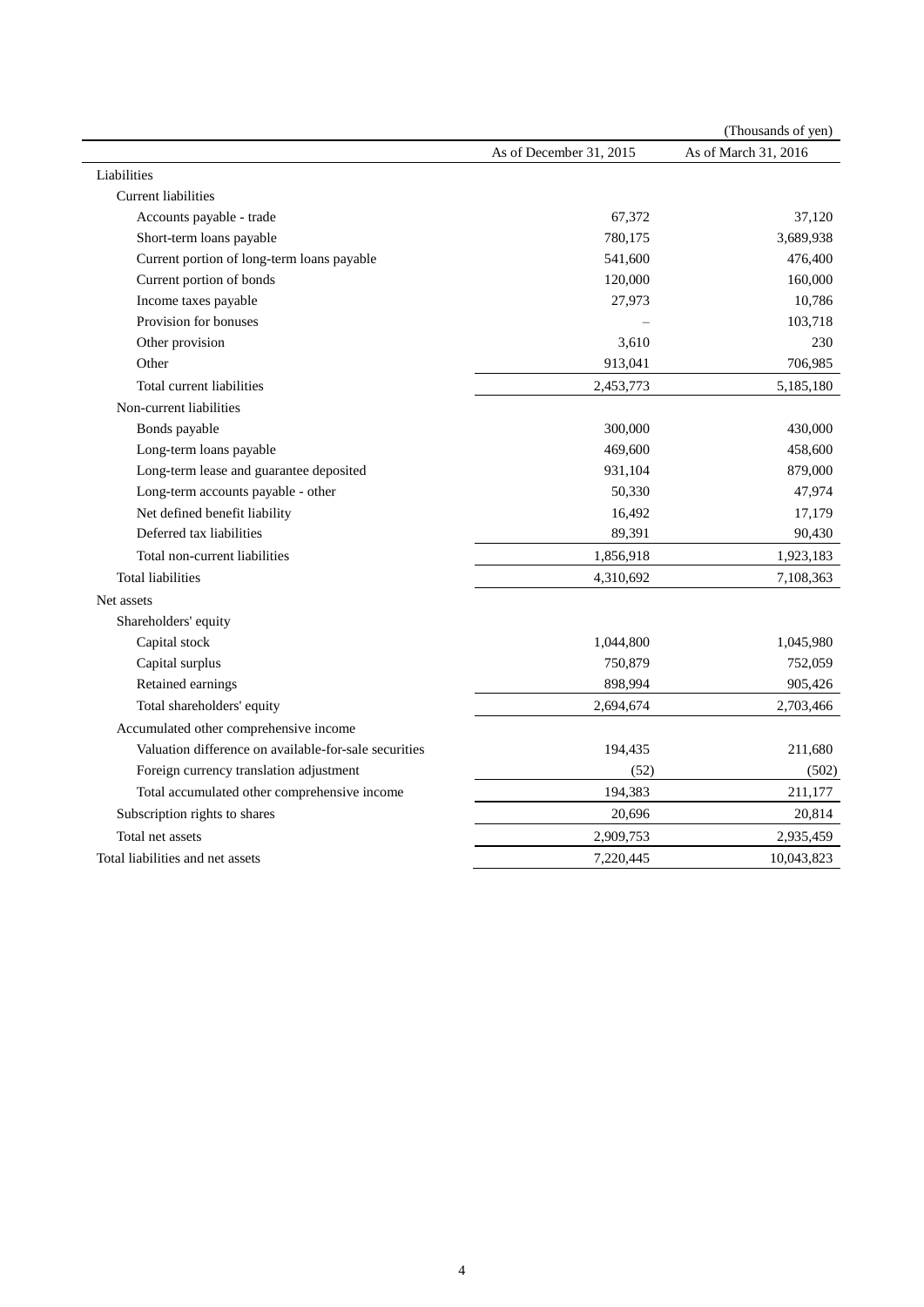## **Consolidated statements of income (cumulative) and consolidated statements of comprehensive income (cumulative)**

**Consolidated statements of income (cumulative)**

|                                                     |                    | (Thousands of yen) |
|-----------------------------------------------------|--------------------|--------------------|
|                                                     | Three months ended | Three months ended |
|                                                     | March 31, 2015     | March 31, 2016     |
| Operating revenue                                   |                    |                    |
| Operating revenue                                   | 932,266            | 1,024,638          |
| Real estate sales                                   | 1,940,709          | 2,619,662          |
| Total operating revenue                             | 2,872,975          | 3,644,301          |
| Operating cost                                      |                    |                    |
| <b>Cost For Sales</b>                               | 618,546            | 598,333            |
| Cost of sales - real estate                         | 1,777,418          | 2,384,991          |
| Total operating cost                                | 2,395,964          | 2,983,325          |
| Operating gross profit                              | 477,010            | 660,975            |
| Selling, general and administrative expenses        | 376,319            | 414,669            |
| Operating income                                    | 100,691            | 246,306            |
| Non-operating income                                |                    |                    |
| Interest income                                     | 506                | 329                |
| Dividend income                                     | 577                | 954                |
| Insurance premiums refunded cancellation            | 4,035              |                    |
| Compensation income                                 | 4,670              |                    |
| Other                                               | 6,910              | 1,965              |
| Total non-operating income                          | 16,699             | 3,248              |
| Non-operating expenses                              |                    |                    |
| Interest expenses                                   | 6,835              | 14,924             |
| Commission fee                                      |                    | 29,454             |
| Bond issuance cost                                  |                    | 5,592              |
| Foreign exchange losses                             | 1,371              | 17,872             |
| Other                                               | 842                | 1,913              |
| Total non-operating expenses                        | 9,049              | 69,758             |
| Ordinary income                                     | 108,341            | 179,796            |
| Extraordinary income                                |                    |                    |
| Gain on sales of investment securities              | 218                |                    |
| Total extraordinary income                          | 218                |                    |
| <b>Extraordinary losses</b>                         |                    |                    |
| Loss on retirement of property, plant and equipment |                    | 1,639              |
| Total extraordinary losses                          | $\qquad \qquad -$  | 1,639              |
| Income before income taxes and minority interests   | 108,559            | 178,156            |
| Income taxes - current                              | 22,923             | 40,528             |
| Income taxes - deferred                             |                    | (21,312)           |
| Total income taxes                                  | 22,923             | 19,216             |
| Profit                                              | 85,636             | 158,939            |
| Profit attributable to owners of parent             | 85,636             | 158,939            |